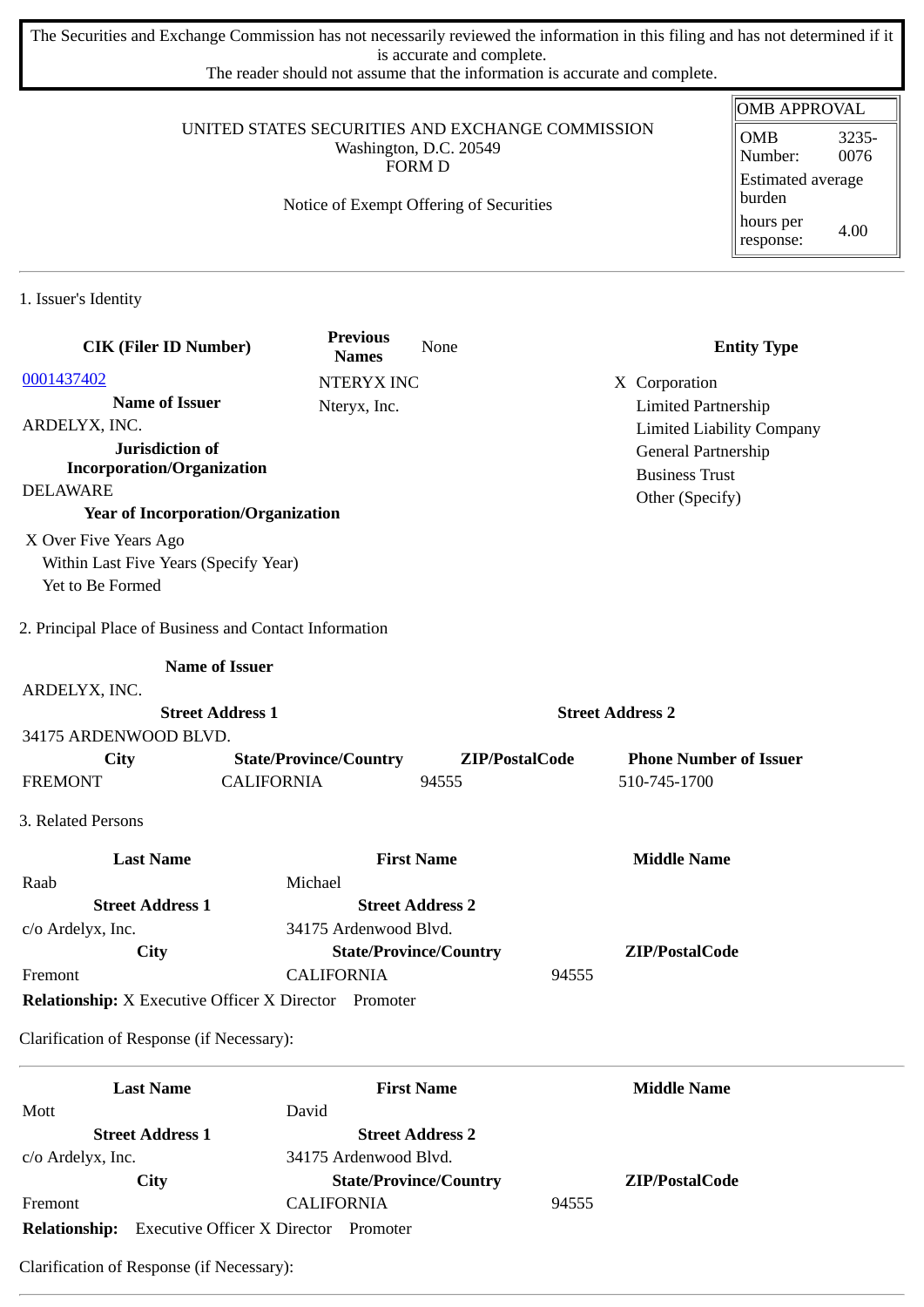| <b>Last Name</b>                                           | <b>First Name</b>                                  | <b>Middle Name</b>      |
|------------------------------------------------------------|----------------------------------------------------|-------------------------|
| Schultz                                                    | Peter                                              | G.                      |
| <b>Street Address 1</b>                                    | <b>Street Address 2</b>                            |                         |
| c/o Ardelyx, Inc.                                          | 34175 Ardenwood Blvd.                              |                         |
| <b>City</b>                                                | <b>State/Province/Country</b>                      | ZIP/PostalCode          |
| Fremont                                                    | <b>CALIFORNIA</b>                                  | 94555                   |
| <b>Relationship:</b> Executive Officer X Director Promoter |                                                    |                         |
| Clarification of Response (if Necessary):                  |                                                    |                         |
| <b>Last Name</b>                                           | <b>First Name</b>                                  | <b>Middle Name</b>      |
| Rodgers                                                    | Richard                                            |                         |
| <b>Street Address 1</b>                                    | <b>Street Address 2</b>                            |                         |
| c/o Ardelyx, Inc.                                          | 34175 Ardenwood Blvd.                              |                         |
| City                                                       | <b>State/Province/Country</b>                      | ZIP/PostalCode          |
| Fremont                                                    | <b>CALIFORNIA</b>                                  | 94555                   |
| <b>Relationship:</b> Executive Officer X Director Promoter |                                                    |                         |
| Clarification of Response (if Necessary):                  |                                                    |                         |
| <b>Last Name</b>                                           | <b>First Name</b>                                  | <b>Middle Name</b>      |
| Ringold                                                    | Gordon                                             |                         |
| <b>Street Address 1</b>                                    | <b>Street Address 2</b>                            |                         |
| c/o Ardelyx, Inc.                                          | 34175 Ardenwood Blvd.                              |                         |
| <b>City</b>                                                | <b>State/Province/Country</b>                      | ZIP/PostalCode          |
| Fremont                                                    | <b>CALIFORNIA</b>                                  | 94555                   |
| <b>Relationship:</b> Executive Officer X Director Promoter |                                                    |                         |
| Clarification of Response (if Necessary):                  |                                                    |                         |
| <b>Last Name</b>                                           | <b>First Name</b>                                  | <b>Middle Name</b>      |
| Jenkins                                                    | Annalisa                                           |                         |
| <b>Street Address 1</b>                                    | <b>Street Address 2</b>                            |                         |
| c/o Ardelyx, Inc.                                          | 34175 Ardenwood Blvd.                              |                         |
| City                                                       | <b>State/Province/Country</b>                      | ZIP/PostalCode          |
| Fremont                                                    | <b>CALIFORNIA</b>                                  | 94555                   |
| <b>Relationship:</b>                                       | <b>Executive Officer X Director Promoter</b>       |                         |
| Clarification of Response (if Necessary):                  |                                                    |                         |
| <b>Last Name</b>                                           | <b>First Name</b>                                  | <b>Middle Name</b>      |
| Kaufmann                                                   | Mark                                               |                         |
| <b>Street Address 1</b>                                    | <b>Street Address 2</b>                            |                         |
| c/o Ardelyx, Inc.                                          | 34175 Ardenwood Blvd.                              |                         |
| City<br>Fremont                                            | <b>State/Province/Country</b><br><b>CALIFORNIA</b> | ZIP/PostalCode<br>94555 |
|                                                            |                                                    |                         |
| <b>Relationship:</b> X Executive Officer Director Promoter |                                                    |                         |
| Clarification of Response (if Necessary):                  |                                                    |                         |
| <b>Last Name</b>                                           | <b>First Name</b>                                  | <b>Middle Name</b>      |
| Rosenbaum                                                  | David                                              |                         |
| <b>Street Address 1</b>                                    | <b>Street Address 2</b>                            |                         |
| c/o Ardelyx, Inc.                                          | 34175 Ardenwood Blvd.                              |                         |
| City                                                       | <b>State/Province/Country</b>                      | ZIP/PostalCode          |
| Fremont                                                    | <b>CALIFORNIA</b>                                  | 94555                   |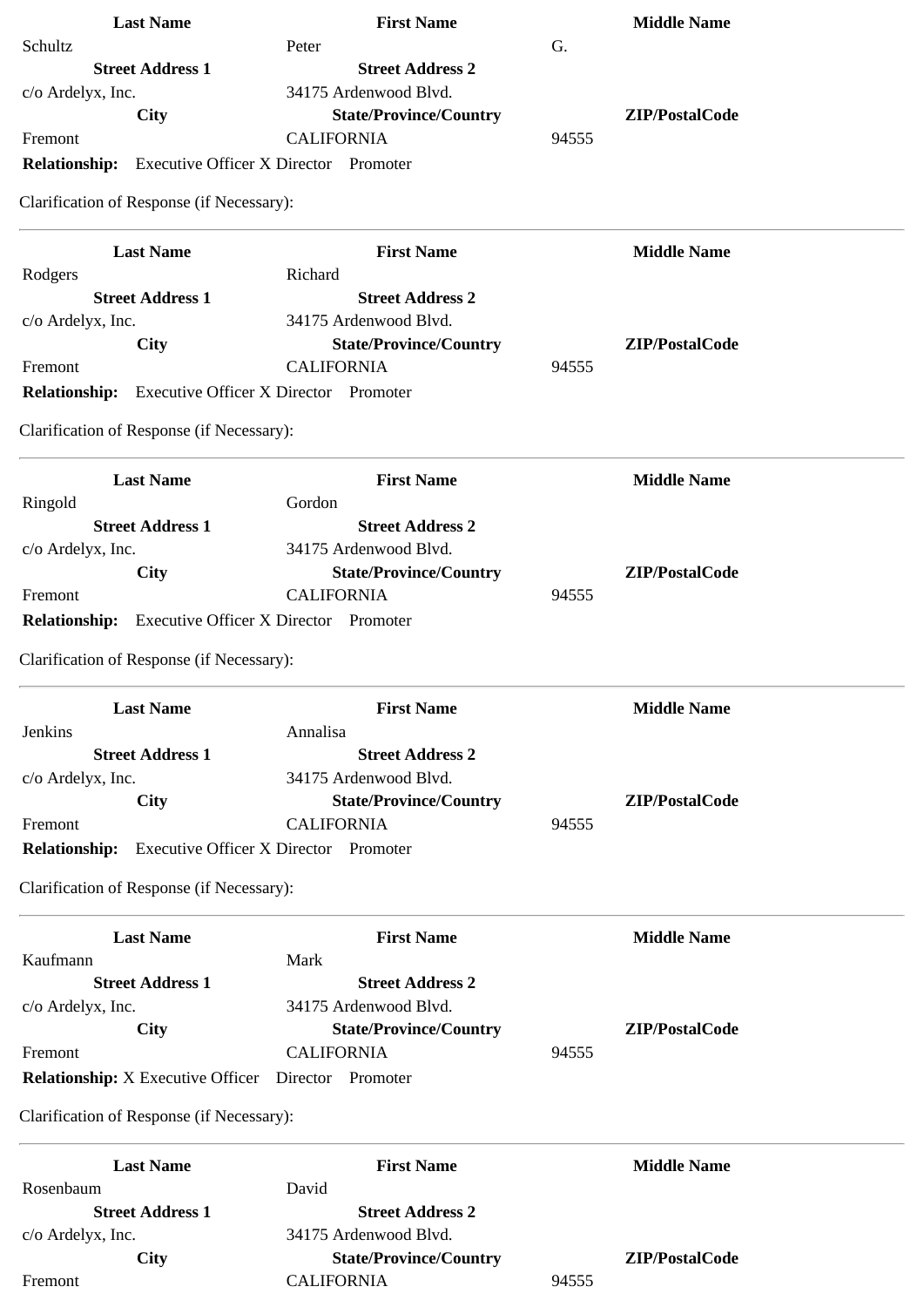# **Relationship:** X Executive Officer Director Promoter

Clarification of Response (if Necessary):

| <b>Last Name</b>                                  | <b>First Name</b>             |       | <b>Middle Name</b> |
|---------------------------------------------------|-------------------------------|-------|--------------------|
| Grammer                                           | Elizabeth                     |       |                    |
| <b>Street Address 1</b>                           | <b>Street Address 2</b>       |       |                    |
| c/o Ardelyx, Inc.                                 | 34175 Ardenwood Blvd.         |       |                    |
| <b>City</b>                                       | <b>State/Province/Country</b> |       | ZIP/PostalCode     |
| Fremont                                           | <b>CALIFORNIA</b>             | 94555 |                    |
| <b>Relationship:</b> X Executive Officer Director | Promoter                      |       |                    |
| Clarification of Response (if Necessary):         |                               |       |                    |

| <b>Last Name</b>                                  | <b>First Name</b>             | <b>Middle Name</b> |
|---------------------------------------------------|-------------------------------|--------------------|
| Caldwell                                          | Jeremy                        |                    |
| <b>Street Address 1</b>                           | <b>Street Address 2</b>       |                    |
| c/o Ardelyx, Inc.                                 | 34175 Ardenwood Blyd.         |                    |
| City                                              | <b>State/Province/Country</b> | ZIP/PostalCode     |
| Fremont                                           | <b>CALIFORNIA</b>             | 94555              |
| <b>Relationship:</b> X Executive Officer Director | Promoter                      |                    |

Clarification of Response (if Necessary):

## 4. Industry Group

| Agriculture                                           |                                    | <b>Health Care</b>         | Retailing                 |
|-------------------------------------------------------|------------------------------------|----------------------------|---------------------------|
| Banking & Financial Services                          |                                    | Biotechnology              | Restaurants               |
| <b>Commercial Banking</b>                             |                                    | Health Insurance           | Technology                |
| Insurance<br>Investing                                |                                    | Hospitals & Physicians     | Computers                 |
| <b>Investment Banking</b>                             |                                    | X Pharmaceuticals          | Telecommunications        |
| Pooled Investment Fund                                |                                    | Other Health Care          | Other Technology          |
| Is the issuer registered as                           |                                    | Manufacturing              | Travel                    |
| an investment company under<br>the Investment Company |                                    | Real Estate                | Airlines & Airports       |
| Act of 1940?                                          |                                    | Commercial                 | Lodging & Conventions     |
| Yes                                                   | No                                 | Construction               | Tourism & Travel Services |
|                                                       | Other Banking & Financial Services | <b>REITS &amp; Finance</b> | Other Travel              |
| <b>Business Services</b>                              |                                    | Residential                | Other                     |
| Energy                                                |                                    | <b>Other Real Estate</b>   |                           |
| Coal Mining                                           |                                    |                            |                           |

Electric Utilities

Energy Conservation

Other Energy

## 5. Issuer Size

| <b>Revenue Range</b>      | OR | <b>Aggregate Net Asset Value Range</b> |
|---------------------------|----|----------------------------------------|
| No Revenues               |    | No Aggregate Net Asset Value           |
| $$1 - $1,000,000$         |    | $$1 - $5,000,000$                      |
| $$1,000,001 - $5,000,000$ |    | $$5,000,001 - $25,000,000$             |
|                           |    |                                        |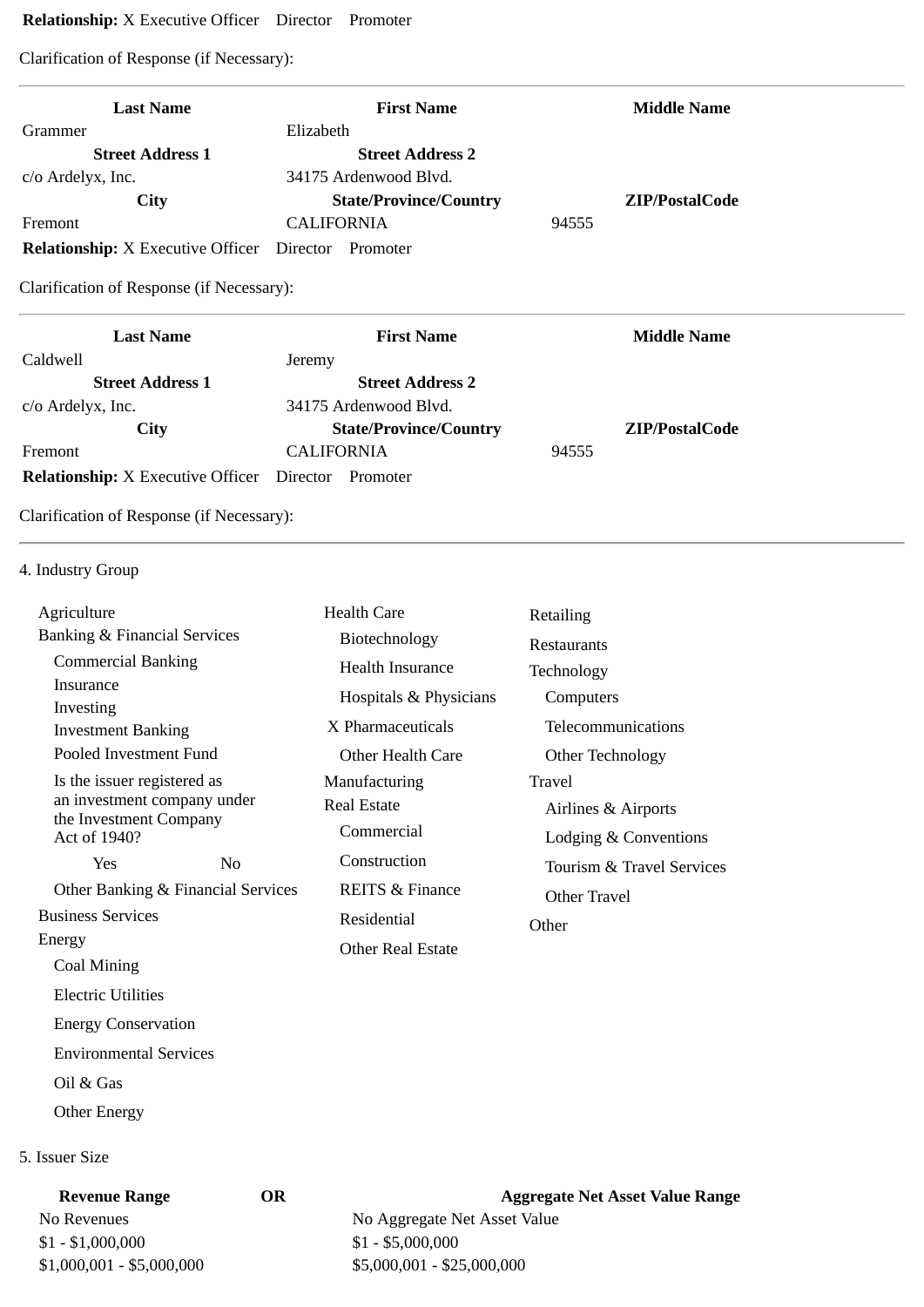| $$5,000,001$ -<br>\$25,000,000   | \$25,000,001 - \$50,000,000  |
|----------------------------------|------------------------------|
| $$25,000,001 -$<br>\$100,000,000 | \$50,000,001 - \$100,000,000 |
| Over \$100,000,000               | Over \$100,000,000           |
| X Decline to Disclose            | Decline to Disclose          |
| Not Applicable                   | Not Applicable               |
|                                  |                              |

6. Federal Exemption(s) and Exclusion(s) Claimed (select all that apply)

|                                                                                                                                        |                         | <b>Investment Company Act Section 3(c)</b>                                                            |        |
|----------------------------------------------------------------------------------------------------------------------------------------|-------------------------|-------------------------------------------------------------------------------------------------------|--------|
| Rule $504(b)(1)$ (not (i), (ii) or (iii))                                                                                              | Section $3(c)(1)$       | Section $3(c)(9)$                                                                                     |        |
| Rule 504 (b) $(1)(i)$<br>Rule 504 (b)(1)(ii)                                                                                           | Section $3(c)(2)$       | Section $3(c)(10)$                                                                                    |        |
| Rule 504 (b)(1)(iii)                                                                                                                   | Section $3(c)(3)$       | Section $3(c)(11)$                                                                                    |        |
| <b>Rule 505</b>                                                                                                                        | Section $3(c)(4)$       | Section $3(c)(12)$                                                                                    |        |
| X Rule 506(b)                                                                                                                          | Section $3(c)(5)$       | Section $3(c)(13)$                                                                                    |        |
| Rule $506(c)$                                                                                                                          | Section $3(c)(6)$       | Section $3(c)(14)$                                                                                    |        |
| Securities Act Section 4(a)(5)                                                                                                         | Section $3(c)(7)$       |                                                                                                       |        |
| 7. Type of Filing                                                                                                                      |                         |                                                                                                       |        |
| X New Notice Date of First Sale 2015-06-05<br>Amendment                                                                                | First Sale Yet to Occur |                                                                                                       |        |
| 8. Duration of Offering                                                                                                                |                         |                                                                                                       |        |
| Does the Issuer intend this offering to last more than one year?                                                                       | Yes X No                |                                                                                                       |        |
| 9. Type(s) of Securities Offered (select all that apply)                                                                               |                         |                                                                                                       |        |
| X Equity<br>Debt<br>X Option, Warrant or Other Right to Acquire Another Security                                                       |                         | Pooled Investment Fund Interests<br>Tenant-in-Common Securities<br><b>Mineral Property Securities</b> |        |
| X Security to be Acquired Upon Exercise of Option, Warrant or<br>Other Right to Acquire Security                                       |                         | Other (describe)                                                                                      |        |
| 10. Business Combination Transaction                                                                                                   |                         |                                                                                                       |        |
| Is this offering being made in connection with a business combination transaction, such as<br>a merger, acquisition or exchange offer? |                         | Yes X No                                                                                              |        |
| Clarification of Response (if Necessary):                                                                                              |                         |                                                                                                       |        |
| 11. Minimum Investment                                                                                                                 |                         |                                                                                                       |        |
| Minimum investment accepted from any outside investor \$0 USD                                                                          |                         |                                                                                                       |        |
| 12. Sales Compensation                                                                                                                 |                         |                                                                                                       |        |
| Recipient                                                                                                                              |                         | Recipient CRD Number None                                                                             |        |
| <b>Leerink Partners LLC</b>                                                                                                            | 39011                   |                                                                                                       |        |
| (Associated) Broker or Dealer X None                                                                                                   | Number                  | (Associated) Broker or Dealer CRD                                                                     | X None |
| None                                                                                                                                   | None                    |                                                                                                       |        |
| <b>Street Address 1</b>                                                                                                                |                         | <b>Street Address 2</b>                                                                               |        |
| <b>One Federal Street</b>                                                                                                              | 37th Floor              |                                                                                                       |        |
| City                                                                                                                                   | State/Province/Country  |                                                                                                       | ZIP/P  |
| <b>Boston</b>                                                                                                                          | <b>MASSACHUSETTS</b>    |                                                                                                       | 02110  |

ZIP/Postal Code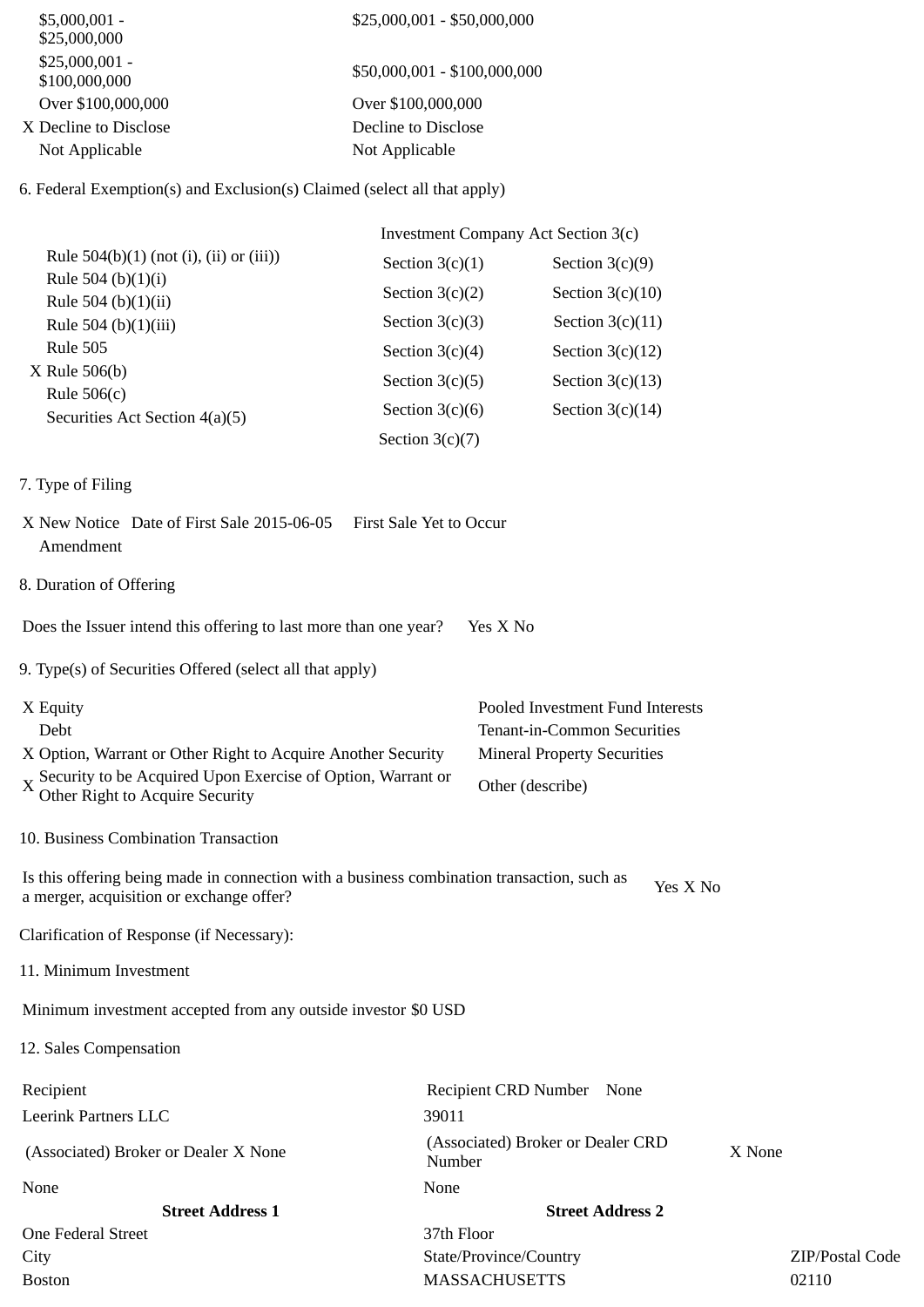State(s) of Solicitation (select all that apply) X All States Check "All States" or check individual **States** Foreign/non-US

13. Offering and Sales Amounts

Total Offering Amount \$107,996,652 USD or Indefinite Total Amount Sold \$77,771,627 USD Total Remaining to be Sold \$30,225,025 USD or Indefinite

Clarification of Response (if Necessary):

Includes amounts receivable by the issuer upon the exercise of warrants to purchase the issuer's common stock, assuming no cashless exercise. None of such warrants have yet been exercised and such warrants may never be exercised.

#### 14. Investors

Select if securities in the offering have been or may be sold to persons who do not qualify as accredited investors, and enter the number of such non-accredited investors who already have invested in the offering.

Regardless of whether securities in the offering have been or may be sold to persons who do not qualify as accredited investors, enter the total number of investors who already have invested in the offering:



15. Sales Commissions & Finder's Fees Expenses

Provide separately the amounts of sales commissions and finders fees expenses, if any. If the amount of an expenditure is not known, provide an estimate and check the box next to the amount.

| <b>Sales Commissions</b> | \$2,525,000 USD Estimate |                  |
|--------------------------|--------------------------|------------------|
| Finders' Fees            |                          | \$0 USD Estimate |

Clarification of Response (if Necessary):

16. Use of Proceeds

Provide the amount of the gross proceeds of the offering that has been or is proposed to be used for payments to any of the persons required to be named as executive officers, directors or promoters in response to Item 3 above. If the amount is unknown, provide an estimate and check the box next to the amount.

#### \$0 USD Estimate

Clarification of Response (if Necessary):

Signature and Submission

Please verify the information you have entered and review the Terms of Submission below before signing and clicking SUBMIT below to file this notice.

Terms of Submission

In submitting this notice, each issuer named above is:

- Notifying the SEC and/or each State in which this notice is filed of the offering of securities described and undertaking to furnish them, upon written request, in the accordance with applicable law, the information furnished to offerees.\*
- Irrevocably appointing each of the Secretary of the SEC and, the Securities Administrator or other legally designated officer of the State in which the issuer maintains its principal place of business and any State in which this notice is filed, as its agents for service of process, and agreeing that these persons may accept service on its behalf, of any notice, process or pleading, and further agreeing that such service may be made by registered or certified mail, in any Federal or state action, administrative proceeding, or arbitration brought against the issuer in any place subject to the jurisdiction of the United States, if the action, proceeding or arbitration (a) arises out of any activity in connection with the offering of securities that is the subject of this notice, and (b) is founded, directly or indirectly, upon the provisions of: (i) the Securities Act of 1933, the Securities Exchange Act of 1934, the Trust Indenture Act of 1939, the Investment Company Act of 1940, or the Investment Advisers Act of 1940, or any rule or regulation under any of these statutes, or (ii) the laws of the State in which the issuer maintains its principal place of business or any State in which this notice is filed.